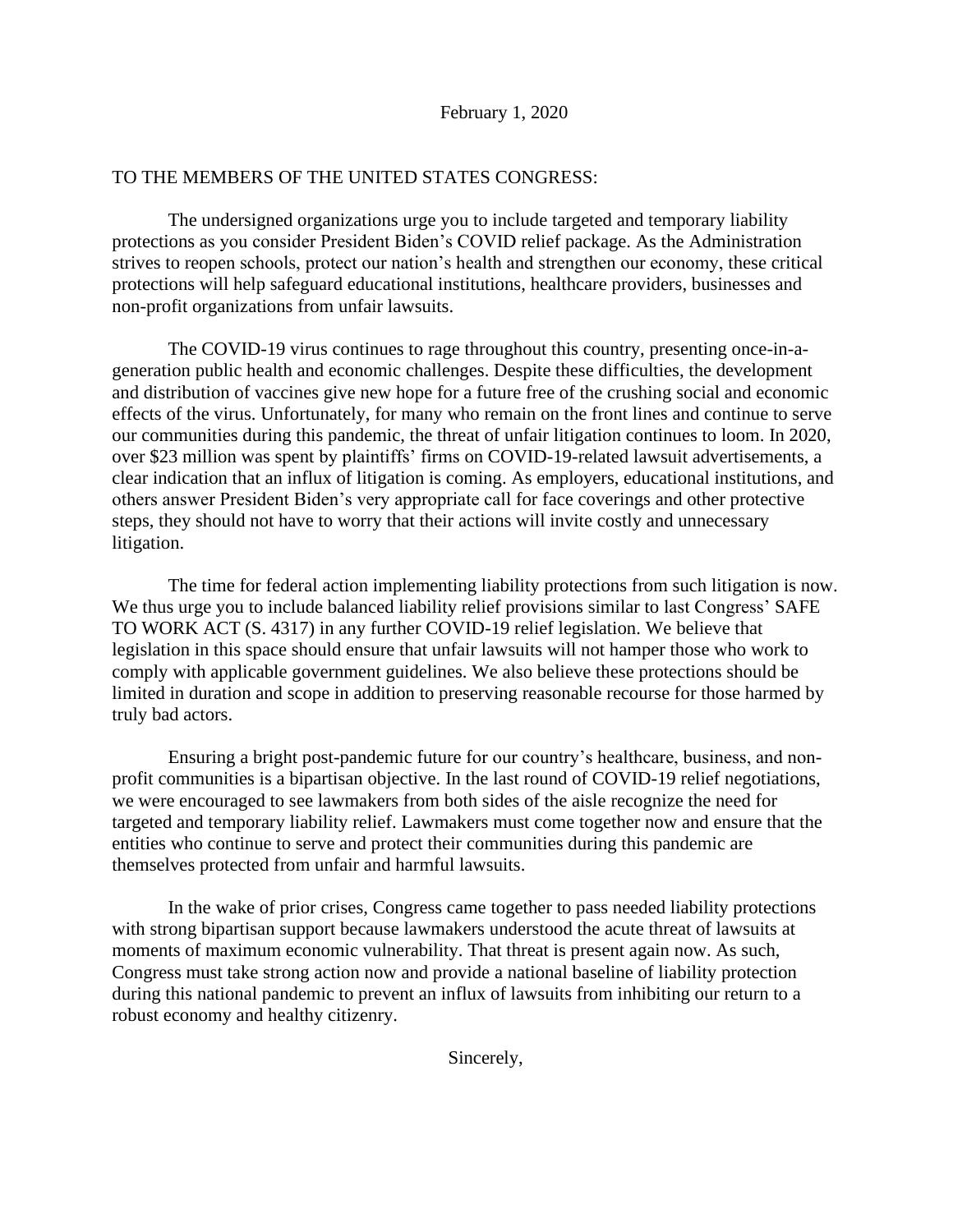U.S. Chamber Institute for Legal Reform U.S. Chamber of Commerce Academy of General Dentistry Adrian Area Chamber of Commerce AdvaMed - Advanced Medical Technology Association Aeronautical Repair Station Association Aerospace Industries Association African American Chamber of Commerce Western PA Air Conditioning Contractors of America (ACCA) Airlines for America Alabama Restaurant & Hospitality Association Alameda Chamber of Commerce Alamogordo Chamber of Commerce Alaska Hotel and Lodging Association Albany Area Chamber of Commerce Alle Kiski Strong Chamber Allen Fairview Chamber of Commerce Alliance for Automotive Innovation American Apparel & Footwear Association (AAFA) American Association of Post-Acute Care Nursing American Bakers Association American Bankers Association American Business Conference American Car Rental Association American Council for Capital Formation American Council of Engineering Companies American Council on Education American Dairy Coalition American Dental Association American Farm Bureau Federation American Foundry Society American Gaming Association (AGA) American Health Care Association (AHCA) & National Center for Assisted Living (NCAL) American Hotel and Lodging Association American Institute of CPAs American International Automobile Dealers Association American Mold Builders Association

American Property Casualty Insurance Association American Rental Association American Seniors Housing Association American Society of Travel Advisors American Tort Reform Association American Waterways Operators America's Health Insurance Plans America's SBDC Angel Fire Chamber of Commerce Antelope Valley Chambers of Commerce Apache Junction Chamber of Commerce AR State Chamber/AIA Ardmore Chamber of Commerce Arizona Chamber of Commerce and Industry Arizona Lodging & Tourism Association Arkansas Hospitality Association Asian American Hotel Owners Association Associated Builders & Contractors Empire State Chapter Associated Builders & Contractors of Arkansas Associated Builders & Contractors South Texas Chapter Associated Builders & Contractors West Tennessee Chapter Associated Builders & Contractors, Illinois **Chapter** Associated Builders and Contractors Associated Builders and Contractors Alabama Chapter Associated Builders and Contractors Central California Chapter Associated Builders and Contractors of Central Texas Associated Builders and Contractors of Cumberland Valley Associated Builders and Contractors of Georgia Associated Builders and Contractors of Michigan Associated Builders and Contractors of MN/ND Associated Builders and Contractors of Ohio Valley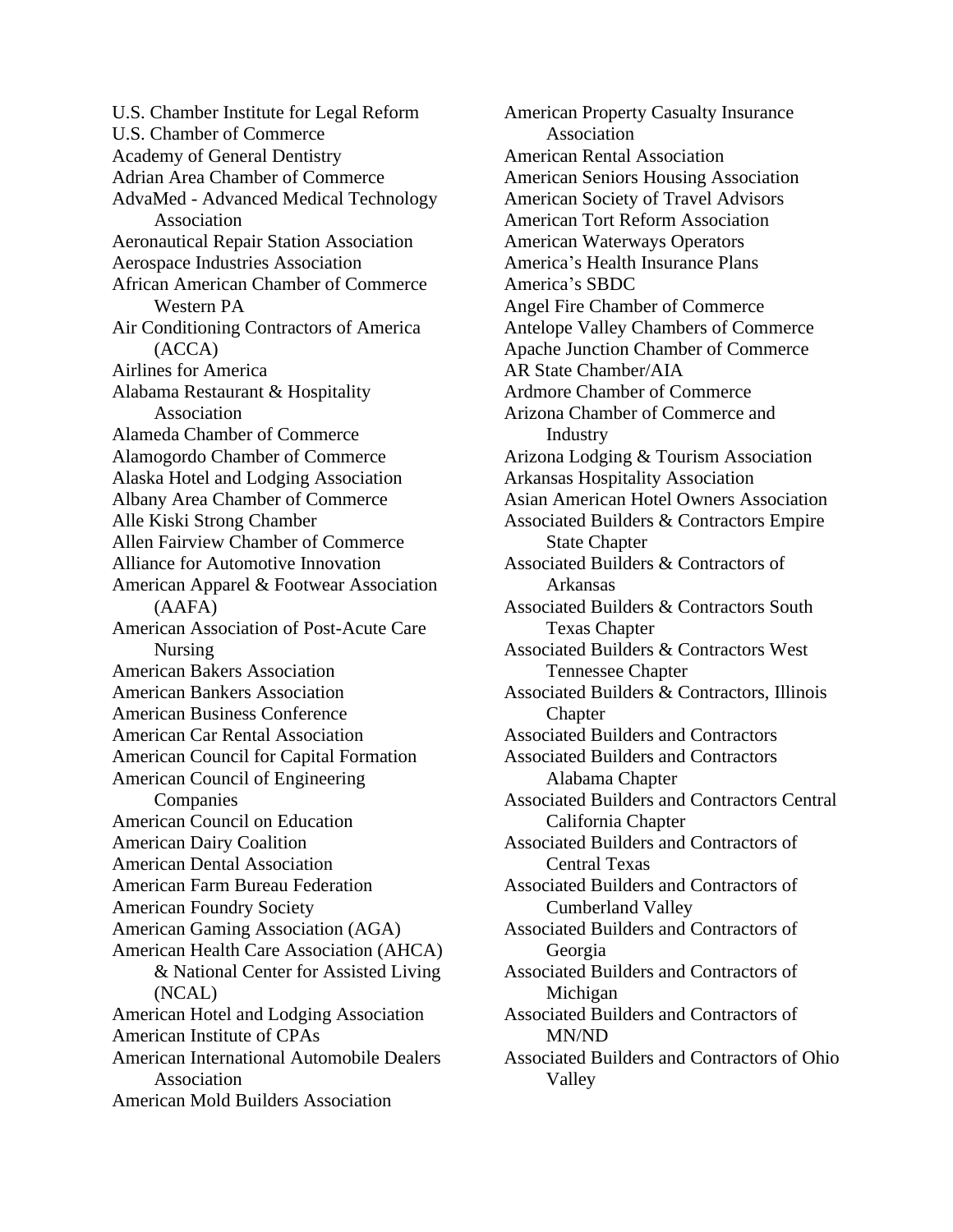Associated Builders and Contractors of Oklahoma Associated Builders and Contractors of San Diego Associated Builders and Contractors of Virginia Associated Builders and Contractors of Western PA Associated Builders and Contractors Southern California Chapter Associated Builders and Contractors Western Washington Associated Builders and Contractors, Delaware Chapter Associated Builders and Contractors, Inc. New Orleans-Bayou Chapter Associated Equipment Distributors Associated General Contractors Associated Wire Rope Fabricators Association of American Universities Association of Catholic Colleges and **Universities** Association of Independent Colleges and Universities of Pennsylvania Association of Washington Business Astoria-Warrenton Area Chamber of **Commerce** Aurora Chamber of Commerce Auto Care Association Automotive Recyclers Association Azusa Chamber of Commerce Barrow County Chamber of Commerce, Inc. Battery Council International Bay Area Chamber of Commerce Beaver County Chamber of Commerce Bellaire Chamber of Commerce Bend Chamber of Commerce Beverly Hills Chamber of Commerce Billings Chamber of Commerce Biocom California Biotechnology Innovation Organization Bitterroot Valley Chamber of Commerce Blair County Chamber of Commerce Blue Cross Blue Shield Association Boise Metro Chamber Bolingbrook Area Chamber of Commerce Borrego Springs Chamber of Commerce

Bowling Centers Association of Wisconsin (BCAW) Box Elder Chamber of Commerce Buckeye Valley Chamber of Commerce Bucyrus Chamber of Commerce Business Council of Alabama Business Roundtable Butler County Chamber of Commerce Cache Valley Chamber of Commerce California Business Roundtable California Chamber of Commerce California Hotel & Lodging Association CAMBA and CAMBA Housing Ventures Cambria Regional Chamber of Commerce Campbell Chamber Capital Region Chamber Carlisle Area Chamber of Commerce Carlsbad Chamber of Commerce Carmel Chamber of Commerce, Inc. Carson City Chamber of Commerce Cedar City Area Chamber of Commerce Cedar Rapids Metro Economic Alliance Cen-Tex Hispanic Chamber of Commerce Central Chamber Central Maryland Chamber of Commerce Chamber of Commerce Hawaii Chamber of Shipping of America Chamber630 ChamberWest Chamber of Commerce Chandler Chamber of Commerce Charlotte Regional Business Alliance Chattanooga Area Chamber of Commerce Chester County Chamber of Business & Industry Chino Valley Chamber of Commerce Christian County Chamber of Commerce Cincinnati USA Regional Chamber City of Umatilla Chamber of Commerce Civil Justice Association of California Coalition of Franchisee Associations Cobb Chamber Colorado Chamber of Commerce Colorado Hotel & Lodging Association Columbia Montour Chamber of Commerce Columbus (TX) Chamber of Commerce Commerce Lexington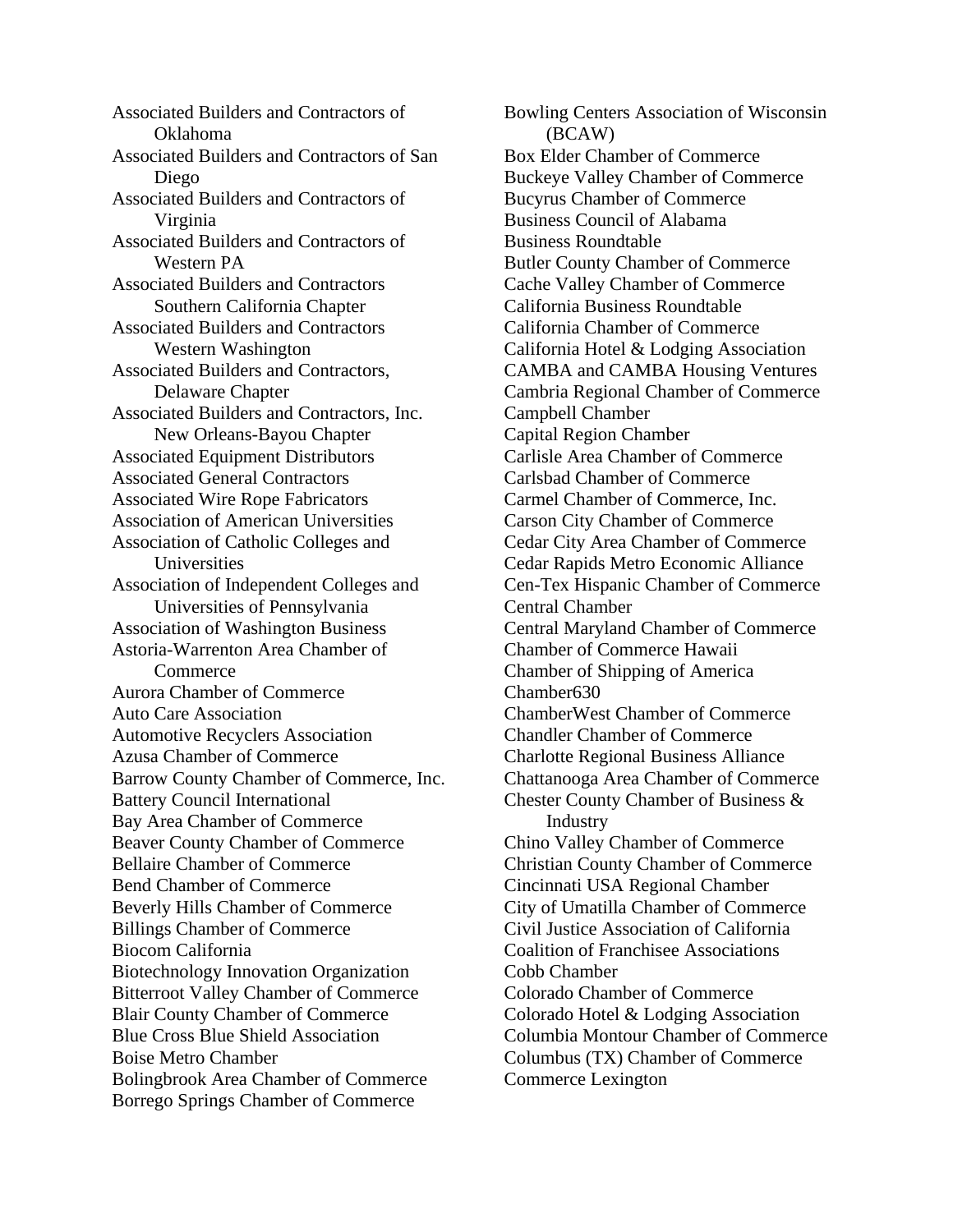Committee of 100 for Economic Development Community Associations Institute (CAI) Connecticut Lodging Association Construction Industry Round Table Consumer Bankers Association Corvallis Chamber of Commerce Costa Mesa Chamber of Commerce Council for Christian Colleges & Universities Covington County Chamber of Commerce Credit Union National Association CrossState Credit Union Association **CTIA** Dana Point Chamber of Commerce Davis Chamber of Commerce Deadwood Gaming Association Delaware Association of Insurance Agents & Brokers Detroit Regional Chamber Dooly County Chamber of Commerce Edison Electric Institute Edmond Area Chamber of Commerce El Centro Chamber of Commerce & Visitors Bureau El Monte/South El Monte Chamber of Commerce Eldorado County Chamber of Commerce Elmhurst Chamber of Commerce and Industry Encinitas Chamber of Commerce Enterprise Chamber of Commerce Erie Regional Chamber and Growth Partnership Exceed Enterprises Explore Schuylkill Fairmont Area Chamber of Commerce Family Business Coalition Farmington Chamber of Commerce Federation of American Hospitals Fife Milton Edgewood Chamber of **Commerce** Flora, IL Chamber of Commerce Florence Area Chamber of Commerce Florida Chamber of Commerce Florida Justice Reform Institute Florida Restaurant & Lodging Association

FMI Food Industry Association Forest Grove/Cornelius Chamber of **Commerce** Forum for Community Leaders Franchise Business Services Fremont Chamber of Commerce Frisco Chamber of Commerce Gallup McKinley County Chamber of Commerce Garden Grove Chamber of Commerce Gardena Valley Chamber of Commerce Garrett County Chamber of Commerce, Inc. Gateway Chambers Allliance **GAWDA** General Contractors Association of Pennsylvania Georgia Hotel & Lodging Association Gilbert Chamber of Commerce Glass Packaging Institute (GPI) Glenwood Springs Chamber Resort Association GLMV Chamber of Commerce Global Business Travel Association Global Cold Chain Alliance GOA Regional Business Association GPA Midstream Association Grand Rapids Chamber Grapevine Chamber of Commerce Greater Albuquerque Chamber of **Commerce** Greater Bakersfield Chamber Greater Binghamton Chamber of Commerce Greater Boca Raton Chamber of Commerce Greater Boston Chamber of Commerce Greater Cheyenne Chamber of Commerce Greater Coachella Valley Chamber of **Commerce** Greater Conejo Valley Chamber of **Commerce** Greater East Mountain Chamber (aka Edgewood Chamber of Commerce) Greater Flagstaff Chamber of Commerce Greater Florence Chamber of Commerce Greater Grass Valley Chamber of **Commerce** Greater Hammond Chamber Greater Houston Partnership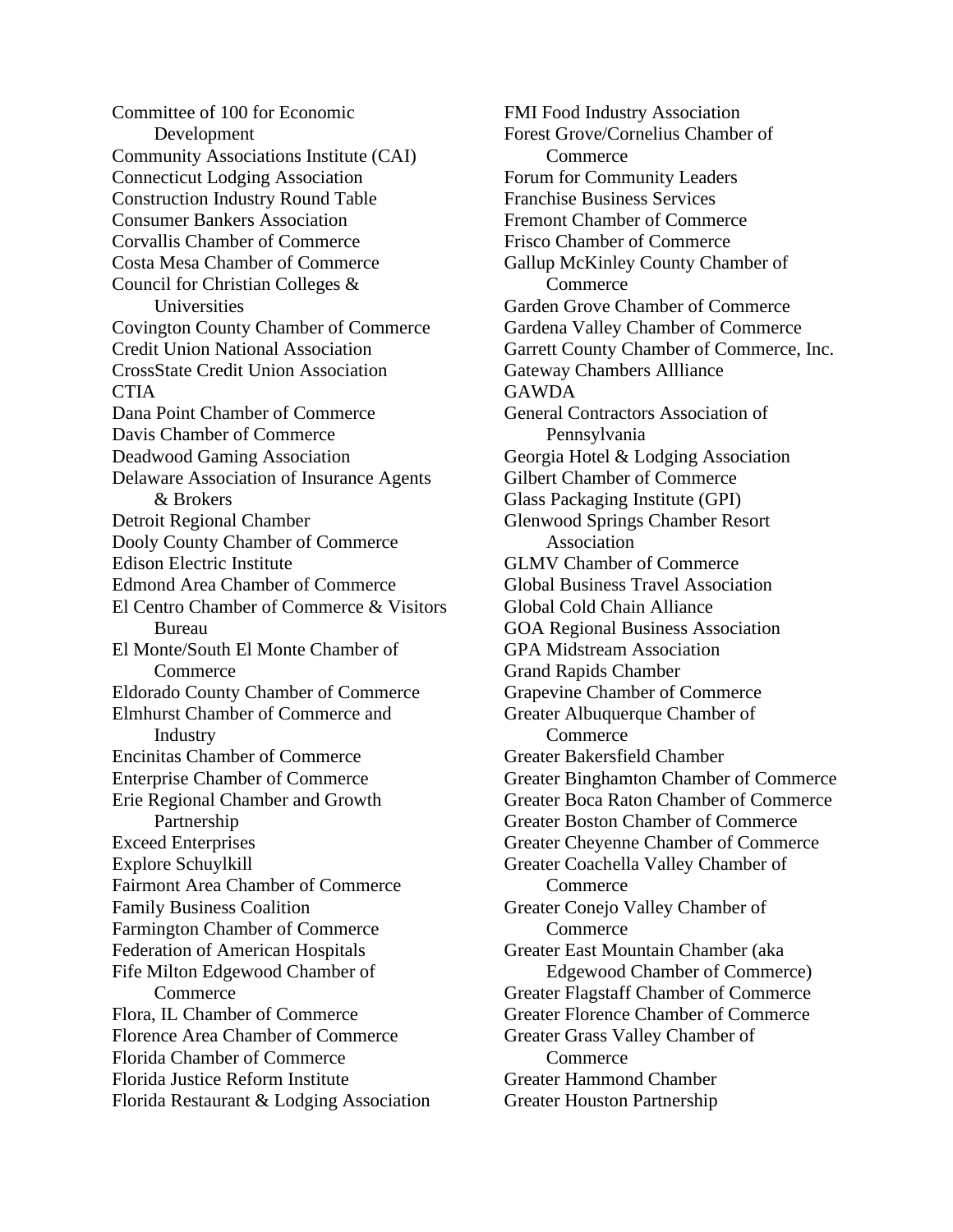Greater Idaho Falls Chamber of Commerce Greater Irving-Las Colinas Chamber of **Commerce** Greater KC Chamber of Commerce Greater Kings County Chamber of **Commerce** Greater Las Cruces Chamber of Commerce Greater Latrobe Laurel Valley Chamber of Commerce Greater Louisville Inc., The Metro Chamber of Commerce Greater New Orleans, Inc. Greater Ontario Business Council Greater Phoenix Chamber Greater Pittsburgh Chamber of Commerce Greater Port Arthur Chamber of Commerce Greater Reading Chamber Alliance Greater Riverside Chambers of Commerce Greater San Fernando Valley Chamber of **Commerce** Greater Shreveport Chamber of Commerce Greater St. Louis, Inc. Greater Tarpon Springs Chamber of Commerce Green Valley Sahuarita Chamber of Commerce & Visitor Center Greencastle-Antrim Chamber of Commerce Hanover Area Chamber of Commerce Harrisburg Regional Chamber & CREDC Harrison Regional Chamber of Commerce Hawthorne Chamber of Commerce Hayward Chamber of Commerce HealthCare Institute of New Jersey (HINJ) Healthcare Leadership Council Heating, Air-conditioning, & Refrigeration Distributors International HEB Chamber of Commerce Henderson Chamber of Commerce Hollywood Chamber of Commerce Hospitality Maine Hospitality Minnesota Hotel Association of New York City Hotel Association of Washington DC Idaho Association of Commerce and Industry Idaho Chamber Alliance Idaho Lodging & Restaurant Association

Illinois Chamber of Commerce Illinois Civil Justice League Illinois Hotel & Lodging Association Illinois Restaurant Association Independent Electrical Contractors Independent Insurance Agents and Brokers of America Indian Valley Chamber of Commerce Indiana Chamber of Commerce Indiana Restaurant & Lodging Association Information Technology Industry Council Insurance Agents & Brokers of Maryland Insurance Agents & Brokers of Pennsylvania International Association of Amusement Parks and Attractions (IAAPA) International Association of Movers (IAM) International Association of Plastics **Distribution** International Council of Shopping Centers International Foodservice Distributors Association International Housewares Association International Sign Association International Warehouse Logistics Association Irving Hispanic Chamber of Commerce ISSA - The Worldwide Cleaning Industry Association Jackson Chamber of Commerce Jackson Hole Chamber Of Commerce Jacksonville Area Chamber of Commerce JAX Chamber Joliet Region Chamber of Commerce & **Industry** Juniata River Valley Chamber of Commerce Kalispell Chamber of Commerce Kauai Chamber of Commerce Kentucky Chamber of Commerce Keystone Contractors Association Klamath County Chamber of Commerce Kodiak Chamber of Commerce Laguna Niguel Chamber of Commerce Lake Elsinore Valley Chamber of **Commerce** Lake Township Chamber of Commerce Lakewood Chamber of Commerce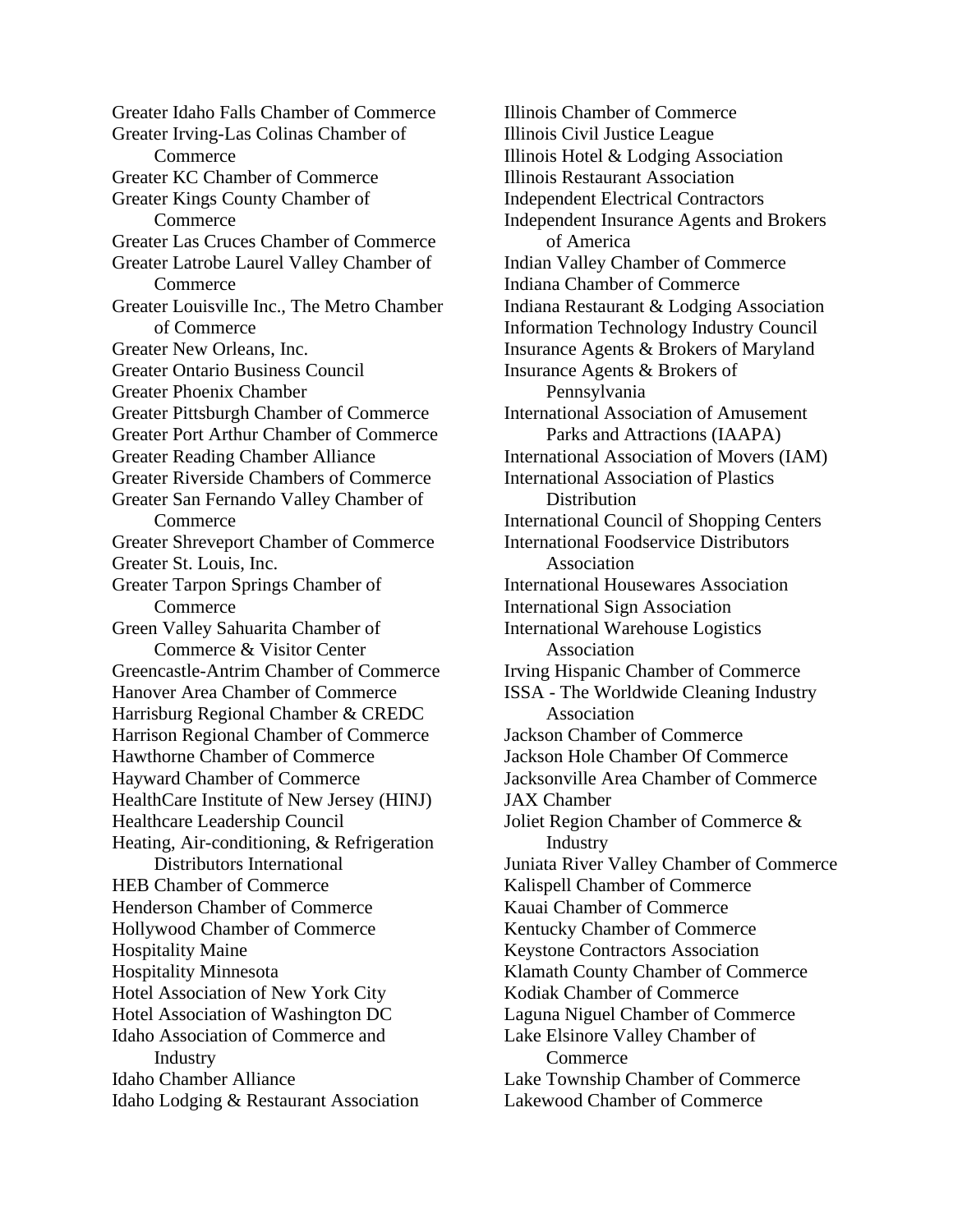Lancaster Chamber of Commerce Lansing Regional Chamber of Commerce Leading Builders of America LeadingAge Lebanon Area Chamber of Commerce Licking County Chamber of Commerce Lima/Allen County Chamber Of Commerce Lincoln City Chamber of Commerce Linton-Stockton Chamber of Commerce Livingston Parish Chamber of Commerce Lodi District Chamber of Commerce Logan County Chamber Of Commerce Long Beach Area Chamber of Commerce Los Angeles Area Chamber of Commerce Los Angeles County Business Federation (BizFed) Louisiana Coalition for Common Sense Louisiana Hotel & Lodging Association Louisiana Lawsuit Abuse Watch Loveland Chamber of Commerce Lubbock Chamber of Commerce Malibu Chamber of Commerce Manhattan Beach Chamber of Commerce Manufactured Housing Institute Manufacturer & Business Association Marana Chamber of Commerce Marshfield Area Chamber of Commerce & Industry Maryland Chamber of Commerce Maryland Hotel Lodging Association Mason City Area Chamber of Commerce Massachusetts Lodging Association Maui Chamber of Commerce McAllen Chamber of Commerce Medical Device Manufacturers Association (MDMA) Menifee Valley Chamber of Commerce Meridian Chamber of Commerce Mesa Chamber of Commerce Mesquite NV Chamber of Commerce Metals Service Center Institute Michigan Chamber of Commerce Michigan Restaurant & Lodging Association Minnesota Retailers Association Miramar Pembroke Pines Regional Chamber of Commerce

Missouri Chamber of Commerce and Industry Missouri Retailers Association Missouri Tire Industry Association Mobile Area Chamber of Commerce Molalla Area Chamber of Commerce Monroe Chamber of Commerce Montana Lodging & Hospitality Association Montebello Chamber of Commerce Murrieta/Wildomar Chamber of Commerce Nampa Chamber of Commerce National Air Carrier Association National Apartment Association National Association of Chain Drug Stores National Association of Electrical **Distributors** National Association of Manufacturers National Association of Mutual Insurance Companies (NAMIC) National Association of Professional Employer Organizations National Association of Professional Insurance Agents National Association of Security Companies National Association of Wholesaler-**Distributors** National Business Aviation Association National City Chamber of Commerce National Club Association National Community Pharmacists Association National Cotton Council National Fastener Distributors Association National Franchisee Association National Grocers Association National Limousine Association National Marine Distributors Association National Multifamily Housing Council National Ready Mixed Concrete Association National Restaurant Association National Retail Federation National Roofing Contractors Association National RV Dealers Association (RVDA) National Small Business Association National Tooling and Machining Association NC Chamber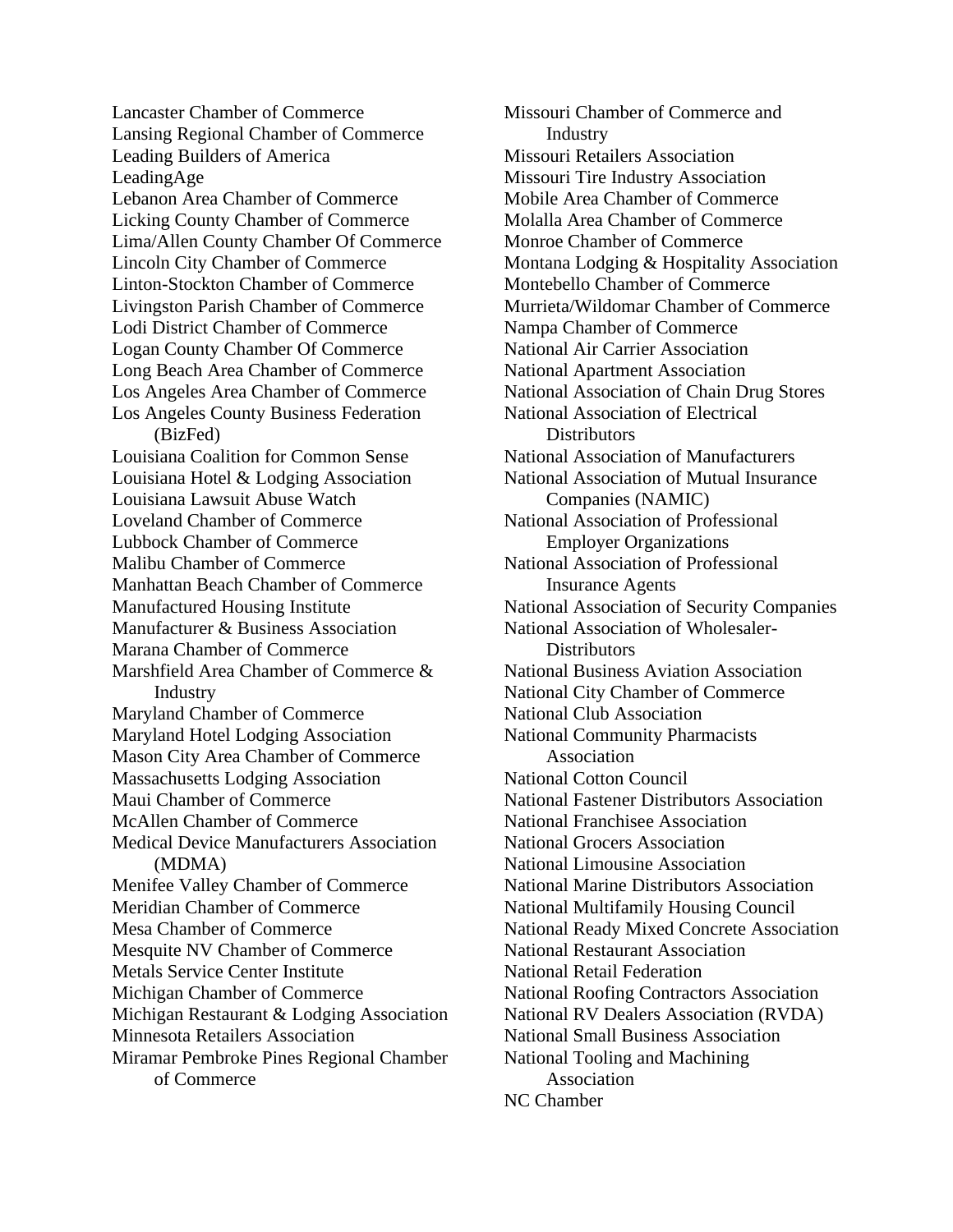Nebraska Chamber of Commerce & Industry Nebraska Hotel & Lodging Association Nevada Hotel & Lodging Association Nevada Resort Association New Hampshire Grocers Association New Jersey Civil Justice Institute New Jersey Hotel & Lodging Association New Mexico Chamber of Commerce New Orleans Regional Black Chamber of Commerce (NORBCC) Newport Beach Chamber of Commerce NFIB NJ State Chamber of Commerce NMA Nogales-Santa Cruz County Chamber of **Commerce** Norco Area Chamber of Commerce & Visitor Center Norman Chamber of Commerce North American Die Casting Association North Carolina Restaurant and Lodging Association North Clackamas County Chamber of Commerce North Country Chamber of Commerce North Orange County Chamber North San Antonio Chamber of Commerce North San Diego Business Chamber Northern Kentucky Chamber of Commerce Northville Chamber of Commerce Ocean City Hotel-Motel-Restaurant Association Oceanside Chamber of Commerce Ohio Chamber of Commerce Ohio Hotel & Lodging Association Oklahoma Hotel & Lodging Association Oklahoma Retail Merchants Association Orange County Business Council Oregon Restaurant & Lodging Association Oregon State Chamber Oshkosh Chamber of Commerce Oswego Area Chamber of Commerce Outdoor Power Equipment and Engine Service Association Overland Park Chamber of Commerce Oxnard Chamber of Commerce

PA Aggregates & Concrete Association PA Association of Bed & Breakfast Inns PA Council of Children, Youth & Family Services PA Family Support Alliance PA Restaurant & Lodging Association Paducah Area Chamber of Commerce Palmdale Chamber of Commerce Palos Verdes Peninsula Chamber of **Commerce** Pennsylvania Association of Community Bankers Pennsylvania Bankers Association Pennsylvania Bus Association Pennsylvania Chamber of Business and Industry Pennsylvania Coalition for Civil Justice Reform Pennsylvania Dental Association Pennsylvania Food Merchants Association Pennsylvania Health Care Association Pennsylvania Medical Society Pennsylvania Restaurant & Lodging Association Pennsylvania Ski Areas Association, Inc. Pennsylvania State Alliance of YMCAs Peoria Chamber of Commerce Pet Industry Distributors Association Peters Township Chamber of Commerce Petoskey Regional Chamber of Commerce Petroleum Equipment Institute (PEI) Pharmaceutical Research and Manufacturers of America (PhRMA) PIA MidAmerica Plastics Industry Association Pleasanton Chamber of Commerce Plumbing-Heating-Cooling Contractors-- National Association Port Hueneme Chamber of Commerce Power and Construction Group Precision Machined Products Association Precision Metalforming Association Prescott Chamber of Commerce PRINTING United Alliance Professional Background Screening Association (PBSA) Professional Beauty Association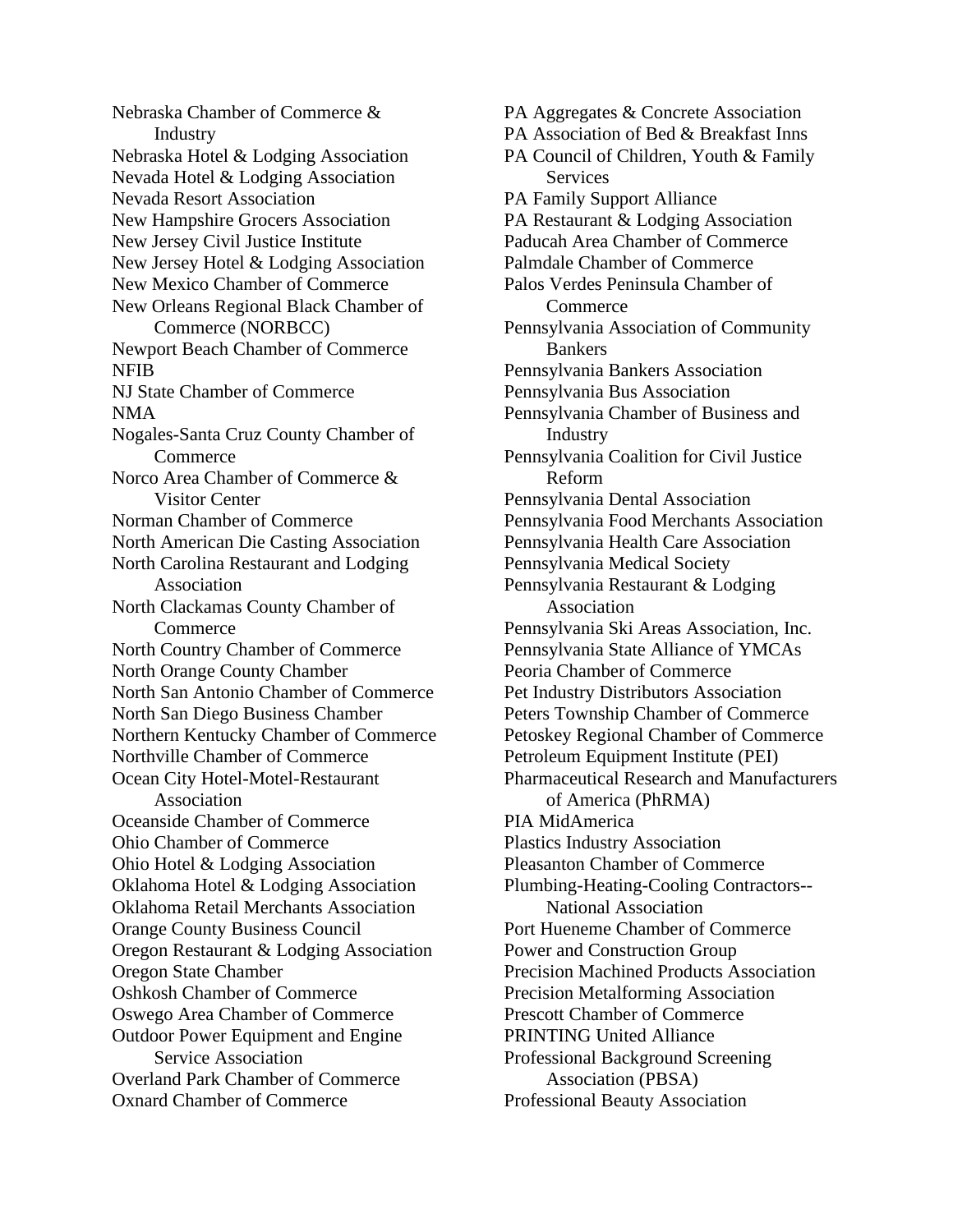Puyallup Sumner Chamber of Commerce Queen Creek Chamber of Commerce, Inc Rantoul Area Chamber of Commerce Redding Chamber of Commerce Regional Chamber of Commerce - San Gabriel Valley Reno + Sparks Chamber of Commerce Retail Association of Maine Retail Merchants of Hawaii Rhode Island Hospitality Association Rocky Mount Area Chamber of Commerce Roseburg Area Chamber of Commerce Rowan Chamber Rowlett Chamber of Commerce S Corporation Association Sacramento Metropolitan Chamber of **Commerce** Salt Lake Chamber San Benito Chamber of Commerce San Diego Regional Chamber of Commerce San Gabriel Valley Economic Partnership San Juan Capistrano Chamber of Commerce San Mateo Chamber of Commerce San Pedro Chamber of Commerce San Ramon Chamber of Commerce Sanger Chamber of Commerce Santa Barbara South Coast Chamber of **Commerce** Santa Fe Springs Chamber of Commerce Santa Maria Valley Chamber of Commerce Saratoga Chamber of Commerce Sauk Valley Area Chamber of Commerce Schuylkill Chamber of Commerce Seaside Chamber of Commerce Securities Industry and Financial Markets Association Simi Valley Chamber of Commerce Slavic-American Chamber of Commerce Small Business & Entrepreneurship Council Somerset County PA Chamber of Commerce South Carolina Chamber of Commerce South Carolina Restaurant & Lodging Association / Myrtle Beach Hospitality South Carolina Trucking Association South Dakota Retailers Association

South Florida Hispanic Chamber of **Commerce** South Gate Chamber Of Commerce South Padre Island Chamber of Commerce South Salt Lake Chamber of Commerce South San Francisco Chamber of Commerce South Valley Chamber of Commerce Southern Chester County Chamber of **Commerce** Southwest California Legislative Council Southwest Regional Chamber of Commerce Southwest Valley Chamber of Commerce Specialty Equipment Market Association (SEMA) Spring River Area Chamber of Commerce Springerville-Eagar Chamber of Commerce Springfield Area Chamber of Commerce (Missouri) Springfield Area Chamber of Commerce (Oregon) St. Joseph Chamber of Commerce St. Louis Area Hotel Association Stayton Sublimity Chamber of Commerce Sterling Heights Regional Chamber of **Commerce** Streetsboro Area Chamber of Commerce Summerfield Civic Association Surprise Regional Chamber of Commerce Tampa Bay Beaches Chamber Of **Commerce** Taos County Chamber Of Commerce Temecula Valley Chamber of Commerce Tempe Chamber of Commerce Tennessee Hospitality & Tourism Association Terrell Chamber of Commerce Texas Civil Justice League Texas Hotel & Lodging Association Texas Retailers Association (TRA) The Aluminum Association The Business Council of New York State, Inc. The Chamber Grand Forks / East Grand **Forks** The Chamber of Commerce for Greater Philadelphia The Chamber of Medford & Jackson County